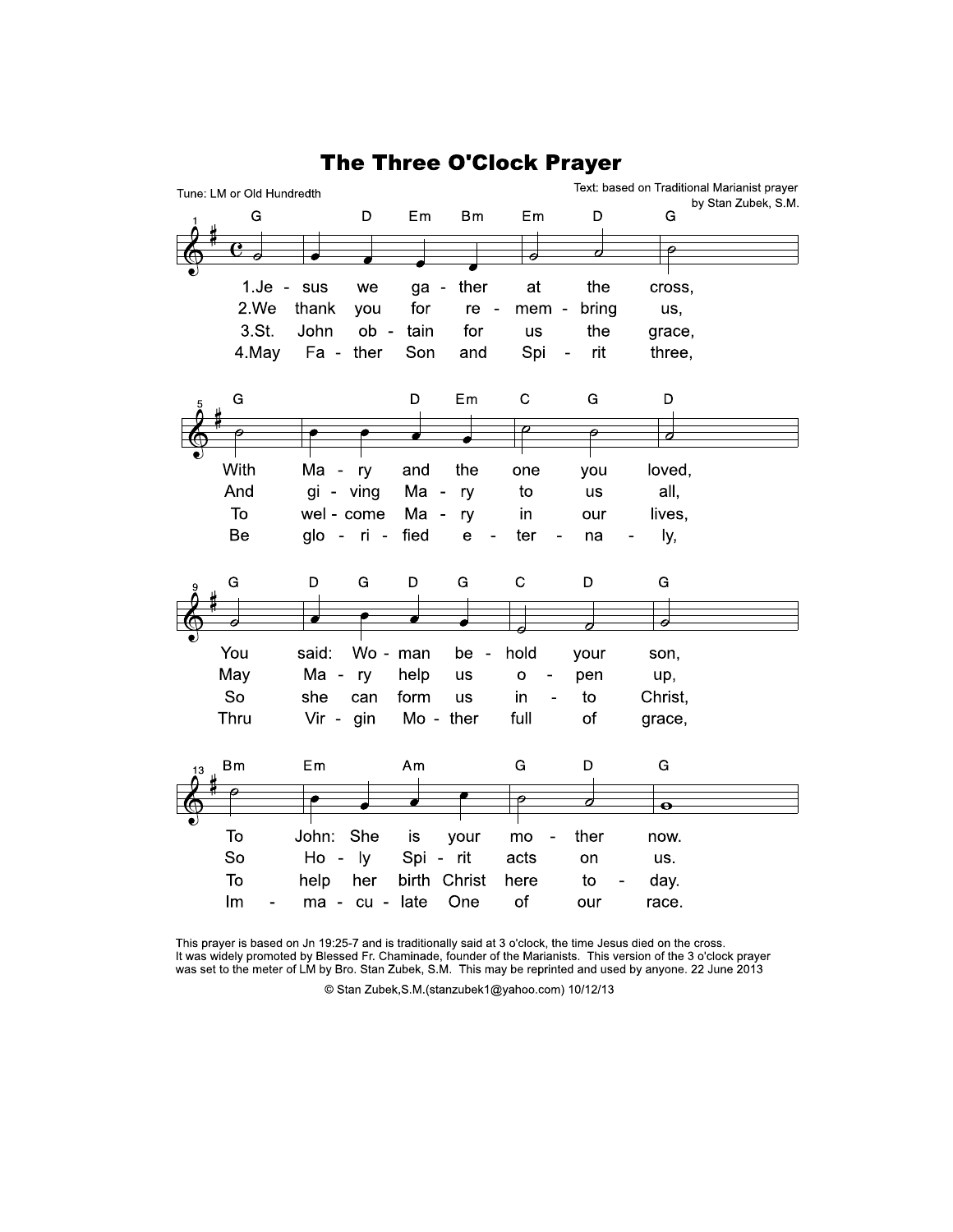

<sup>©</sup> Stan Zubek, S.M. (email: stanzubek1@yahoo.com)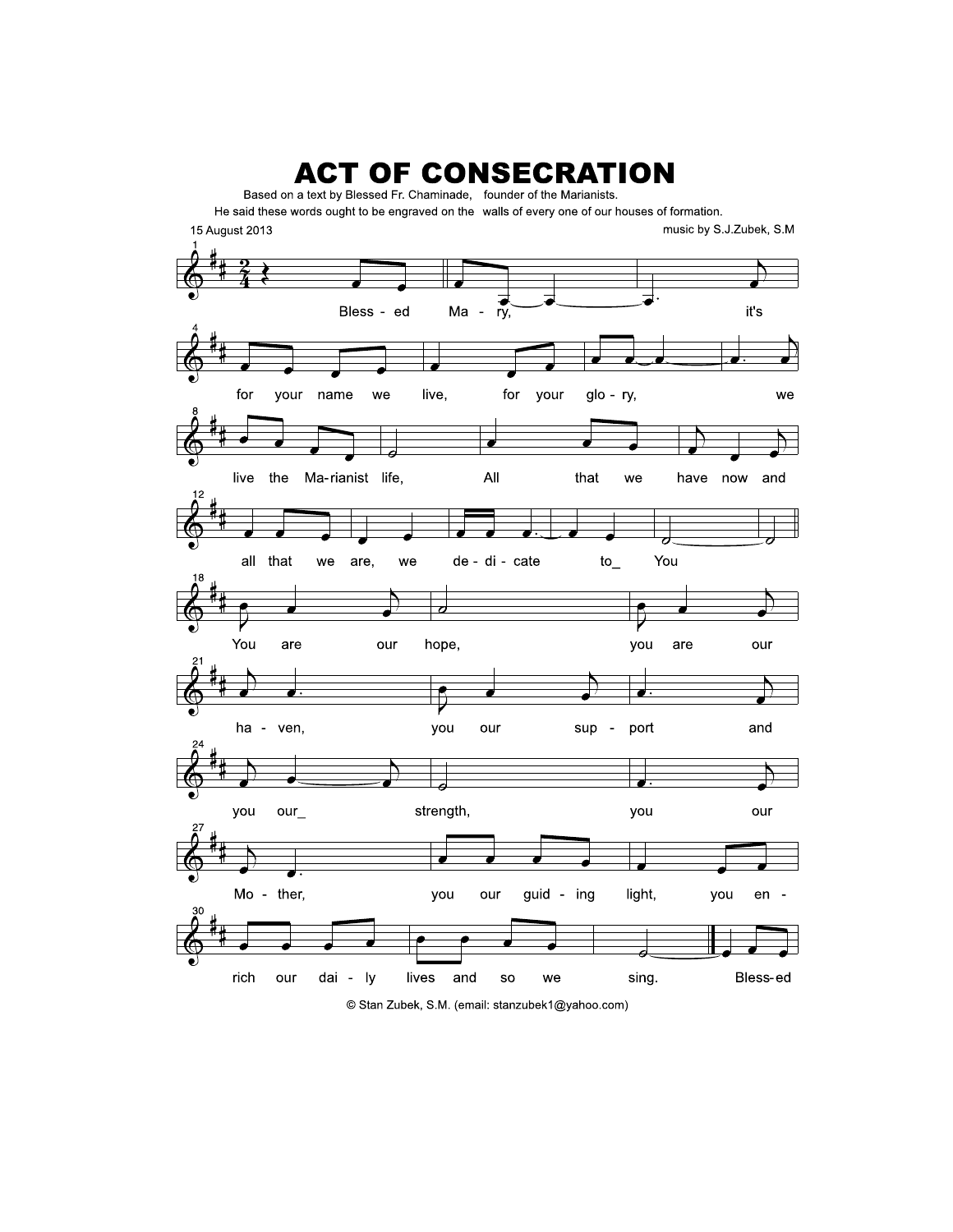

<sup>©</sup> Stan Zubek, S.M. (email: stanzubek1@yahoo.com)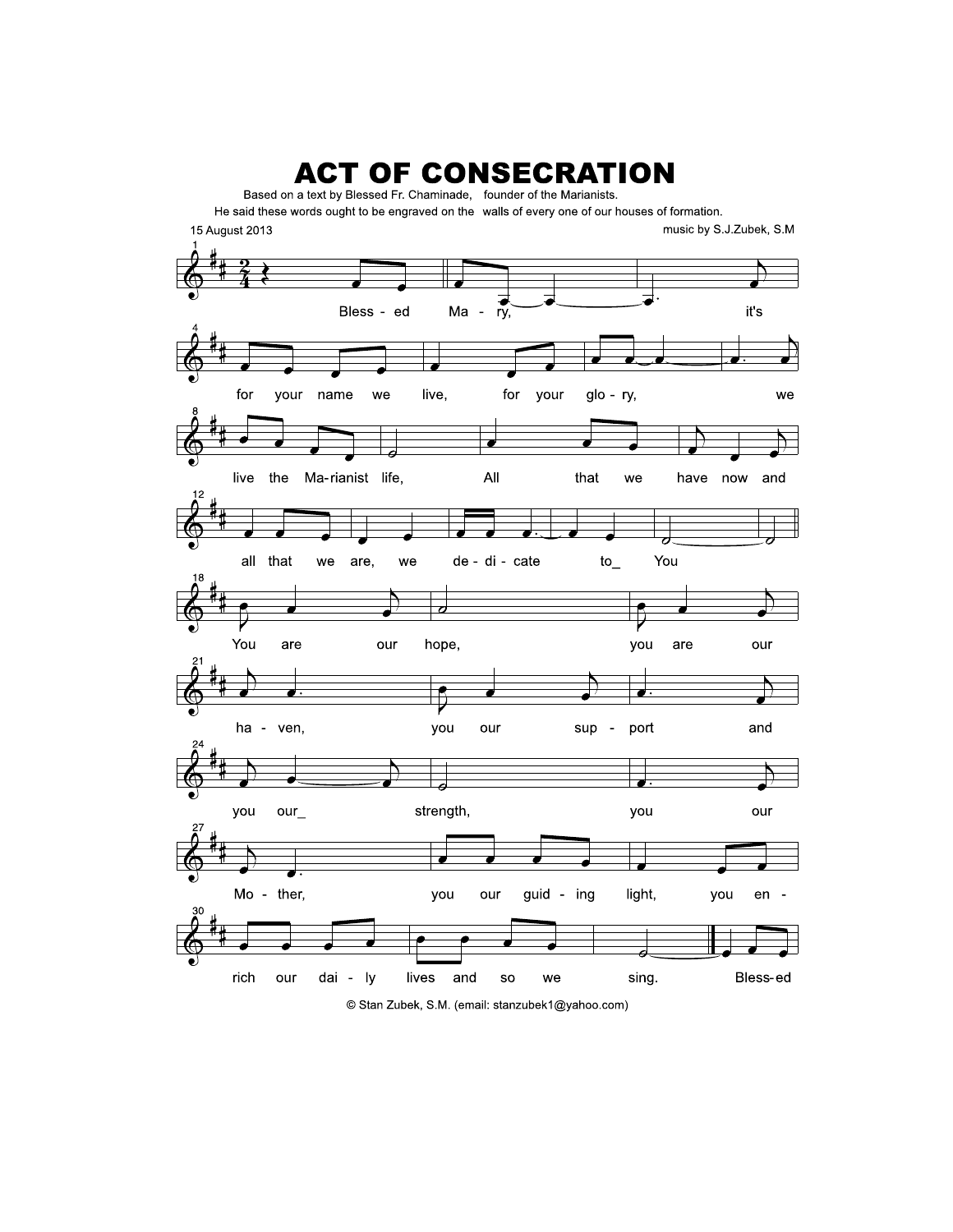

Rx: Father Chaminade. he gave us a charism to live, it's the mission of Mary to form all into Christ. It's no different from the mission that Christ gave to the Church: "We're in labor until Christ be formed in you."

- 1. So one day there was a young girl doing ordinary tasks, she was touched by an angel like something in the past, and her life was changed forever by the love within her heart, "We're in labor until Christ be formed in us."
- 2. From his infancy, to childhood, then thru teens and young adult, she was with him as he struggled, just to find the way to go, then one day she so approached him at a wedding feast so big, "We're in labor until Christ be formed in us."
- 3. That wedding feast was a turning point the disciples saw the Lord, in his glory and magnificence, he just began to shine, in this time of weakness and people were in need: "We're in labor until Christ be formed in us."

4, In the three years of ministry she was there at the right time, at significant moments, when he was called to shine, she was there at his dying the disciple by her side, "We're in labor until Christ be formed in us."

5 Then it happened in the upper room the disciples were at prayer, she was with them in their struggle to make sense of His death, then the Spirit came upon them and the rest is history, "We're in labor until Christ be formed in us."

6. So this mission was made clearer in that very upper room, they were listening to the Spirit as was poured upon them all, we are called to do this mission, to birth Christ into this world, "We're in labor until Christ is formed in us."

Rx: Father Chaminade, he gave us.... ©Text and Music by Stan Zubek, S.M, (stanzubek1@yahoo.com) revised 15 Oct 13z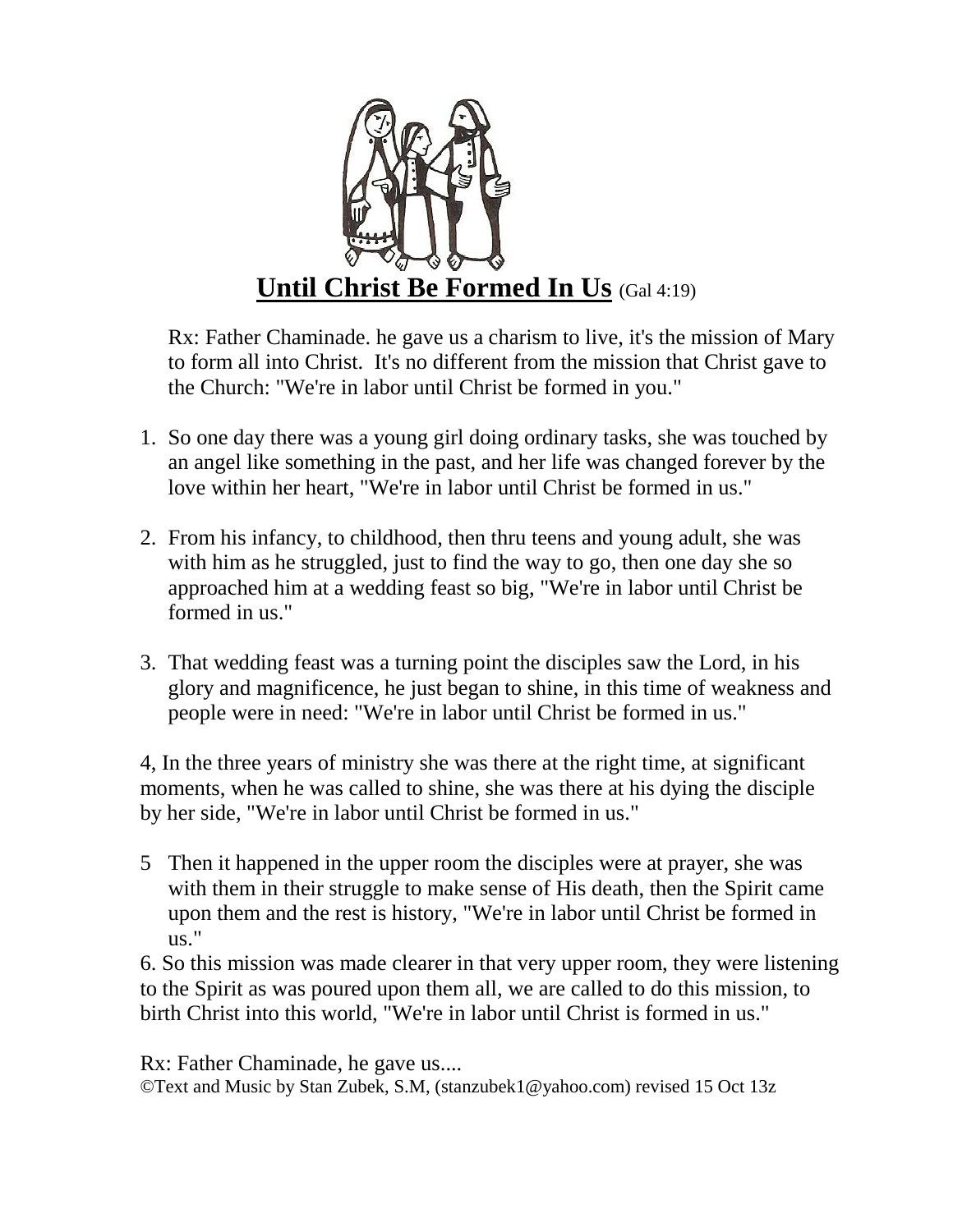## **Marianist Doxology**



music © Stan Zubek, S.M. (email: stanzubek1@yahoo.com)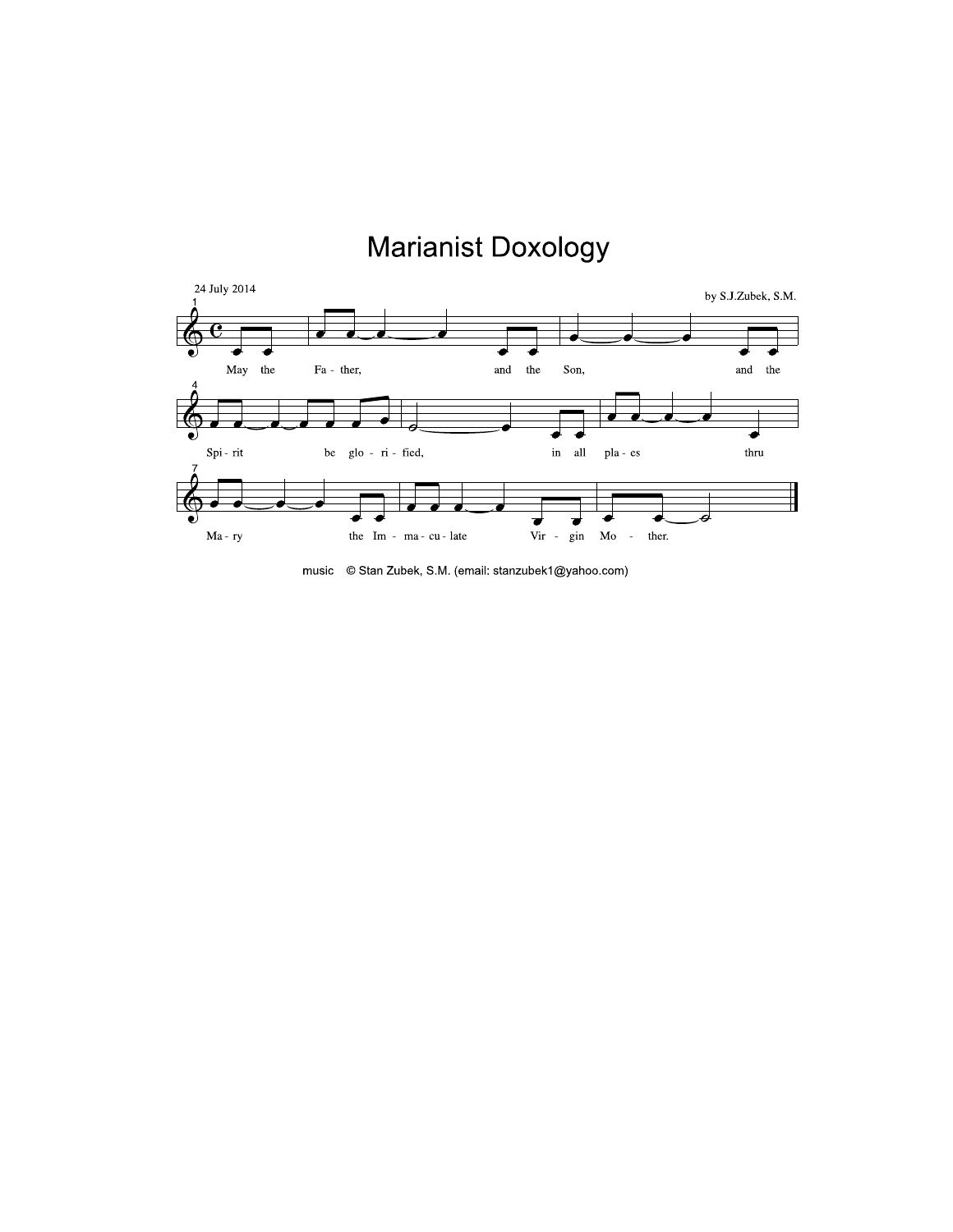## **Marianist Doxology**



music © Stan Zubek, S.M. (email: stanzubek1@yahoo.com)

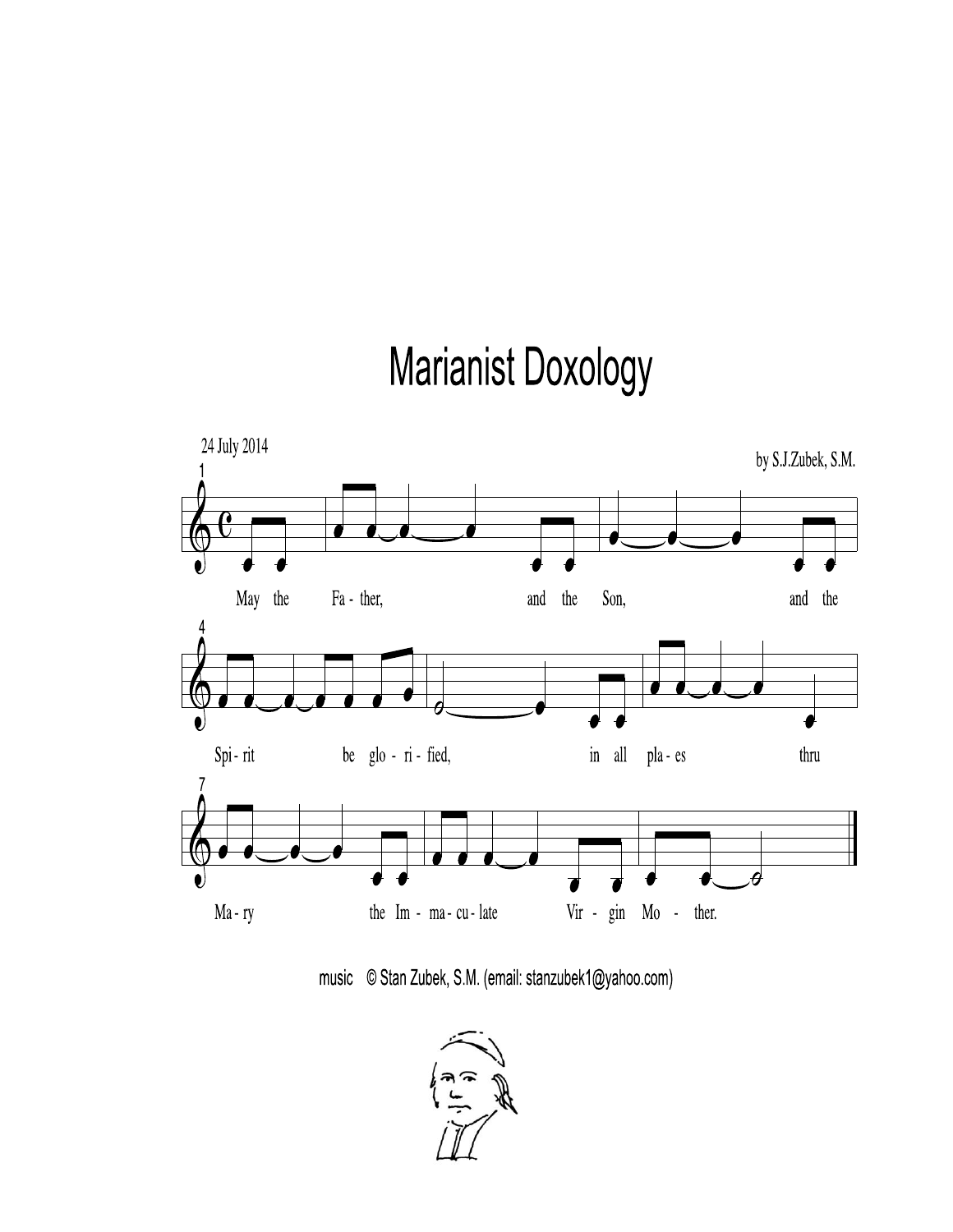## I'm In Labor Until Christ Be Formed In You

One of Fr. Chaminade's favorite quotes.